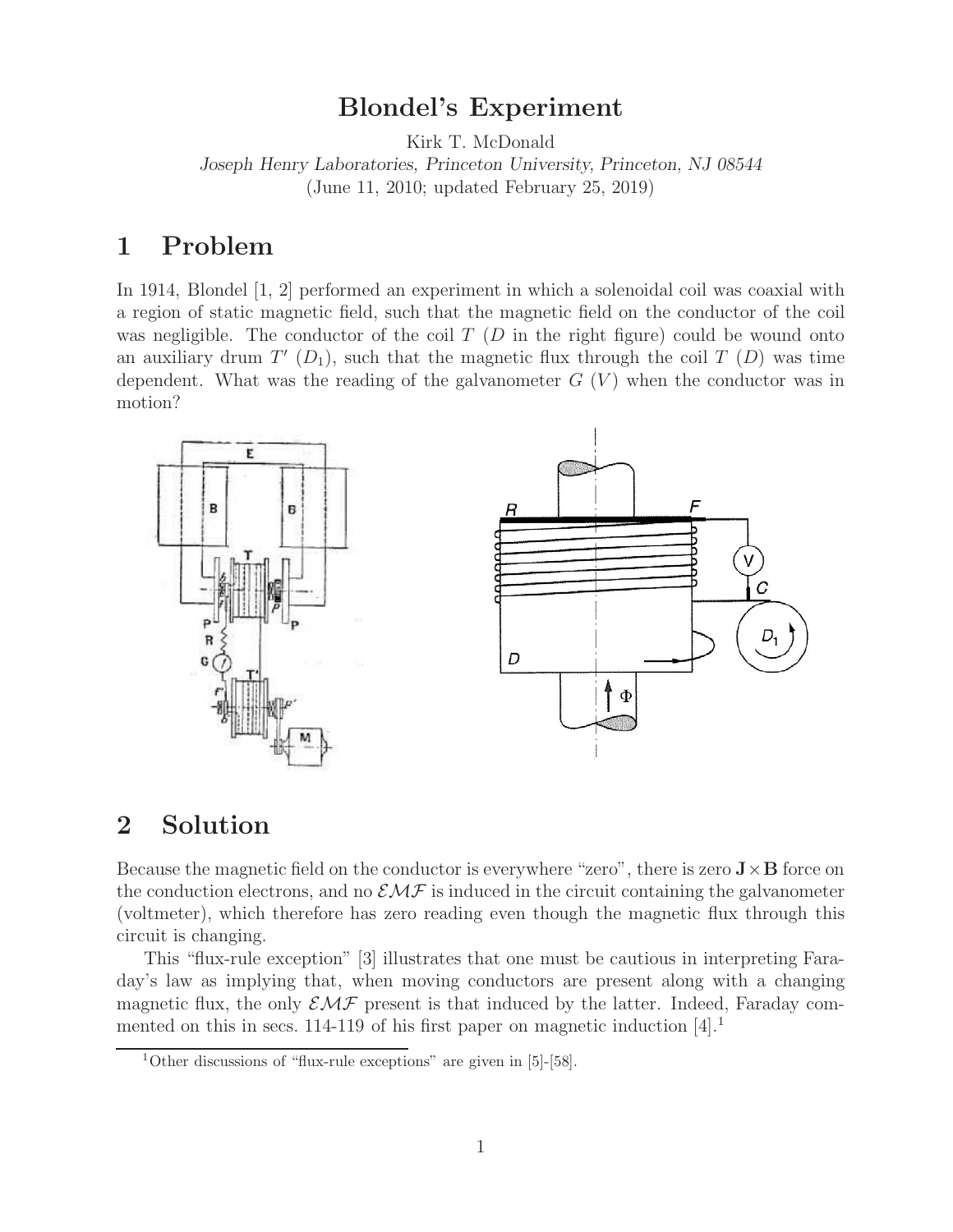*This delightful problem is only rarely discussed [16, 26, 42, 50].*<sup>2</sup> *It has, however, been recently misinterpreted [51] as providing evidence for the "reality" of the vector potential.*

*For a subtler example of possibly surprising behavior in the "zero-field" region outside a long solenoid magnet with a slowly varying current, see [59].*

#### **A Appendix: Time-Dependent Electromagnet**

In the analysis above we assumed that there was no magnetic field from the electromagnet  $E$  at any point on the conductor of the test circuit. This is a good approximation when the field of the electromagnetic is constant in time.

Suppose, however, the field of the electromagnet varies with time, such that the flux through any turn of the coil on drum T is  $\Phi_1(t)$ .<sup>3</sup>

Because the drum  $T$  is rotating, the number  $N$  of turns of the coil that link this flux is time dependent. That is, the total flux linked by the test circuit is,

$$
\Phi = N(t)\Phi_1(t). \tag{1}
$$

What is the reading of the galvanometer/voltmeter now, supposing that the total resistance of the test circuit is  $R = R_{\text{wire}} + R_{\text{meter}}$ ?

Here, the  $\mathcal{EMF}$  induced in the test circuit is nonzero, so a small current,

$$
I = \frac{\mathcal{EMF}}{R_{\text{wire}} + R_{\text{meter}}},\tag{2}
$$

flows through the meter, whose reading is then, $4$ 

$$
V_{\text{meter}} = IR_{\text{meter}} = \mathcal{EMF}\frac{R_{\text{meter}}}{R_{\text{wire}} + R_{\text{meter}}} \approx \mathcal{EMF}.
$$
 (3)

It remains to identify the  $\mathcal{EMF}$  in the test circuit. A direct application of Faraday's flux rule implies that  $\mathcal{EMF} = -d\Phi/dt \equiv -\dot{\Phi} = -N\dot{\Phi}_1 - N\Phi_1$ . However, Blondel's experiment reminds us that Faraday's flux rule does not always apply to moving circuits. In particular, we have argued that if  $\Phi_1$  is constant then the  $\mathcal{EMF}$  is zero when N changes. That is, for the variant of this Appendix,

$$
\mathcal{EMF}_0 \approx -N\dot{\Phi}_1. \tag{4}
$$

But, there is a small correction to eq. (4) because the sliding conductor moves through the small magnetic field that exists outside the coil due to the small current (2) in the test circuit. This small motional  $\mathcal{EMF}$  is similar to that when a bar slides along a U-shaped wire in a transverse magnetic field. As a rough estimate, suppose the length of the wires between drums  $T$  and  $T'$  is  $L$  and the wire that does not contain the galvanometer moves

<sup>2</sup>Ref. [16] makes various doubtful claims.

<sup>&</sup>lt;sup>3</sup>This variation is posed as prob. 14.22 of [42], where the solution appears to be in error.

<sup>4</sup>We suppose that the characteristic frequency of the time dependence is low enough that the associated wavelength is large compared to the size of the test circuit. Then, radiation can be ignored, and it is relatively straightforward to predict the response of the meter. For a discussion of what voltmeters read in high-frequency applications, see [60].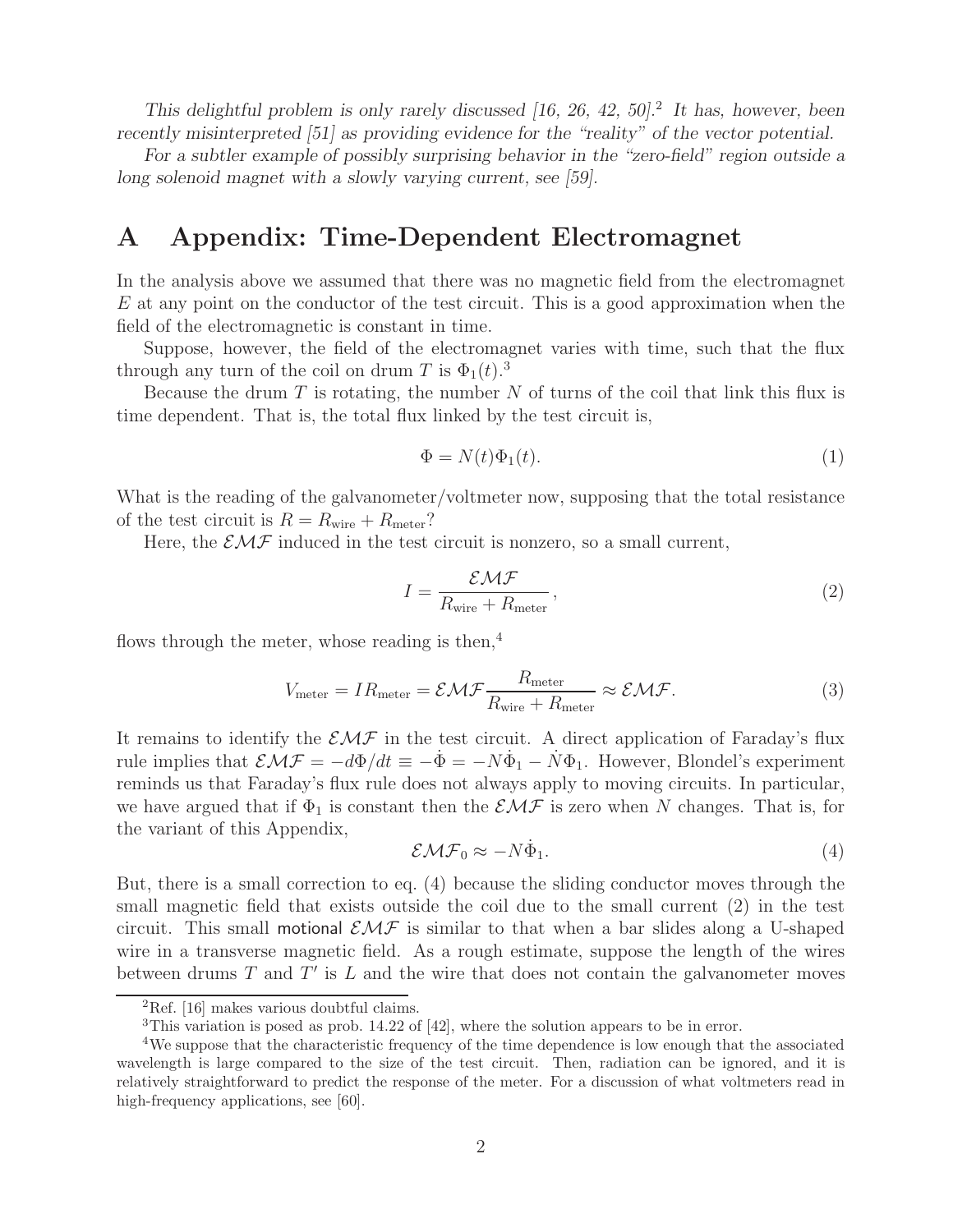transversely with velocity  $v$ . Then, the magnetic field  $B$  on the moving wire, due to the current  $I = \mathcal{EMF}_0/R$  in the fixed wire (that also runs between the two drums) is,

$$
B \approx \frac{\mu_0 I}{2\pi x},\tag{5}
$$

when the separation between the two wires is x. The resulting motional  $\mathcal{EMF}$  (whose sign is the same as that of  $\mathcal{EMF}_0$  is,

$$
|\mathcal{EMF}_{\text{motional}}| \approx IvBL \approx \frac{\mu_0 N^2 \dot{\Phi}_1^2 vL}{2\pi x R^2} \ll |\mathcal{EMF}_0| \ . \tag{6}
$$

# **References**

- [1] A. Blondel, *Sur l'´enonc´e le plus general des lois de l'induction*, Compt. Rend. Acad. Sci. **159**, 674 (1914), http://kirkmcd.princeton.edu/examples/EM/blondel\_cr\_159\_674\_14.pdf
- [2] A. Blondel, *The Laws of Induction*, Electrician **75**, 344 (1915), http://kirkmcd.princeton.edu/examples/EM/blondel\_electrician\_75\_344\_15.pdf
- [3] R.P. Feynman, R.B. Leighton and M. Sands, *The Feynman Lectures on Physics*, Vol. 2, sec. 17-2 (Addison-Wesley, 1964), http://www.feynmanlectures.caltech.edu/II\_17.html
- [4] M. Faraday, *Experimental Researches in Electricity*, Phil. Trans. Roy. Soc. London **122**, 125 (1832), kirkmcd.princeton.edu/examples/EM/faraday\_ptrsl\_122\_163\_32.pdf
- [5] M. Faraday, *Experimental Researches in Electricity—Twenty-eighth Series*, Phil. Trans. Roy. Soc. London **142**, 25 (1852), http://kirkmcd.princeton.edu/examples/EM/faraday\_ptrsl\_142\_25\_52.pdf
- [6] J. Pl¨ucker, *Ueber die Reciprocit¨at der elktro-magnetischen und magneto-elektrischen Erscheinungen*, Ann. d. Phys. **87**, 353 (1852), http://kirkmcd.princeton.edu/examples/EM/plucker\_ap\_87\_353\_52.pdf
- [7] S.T. Preston, *On some Electromagnetie Experiments of Faraday and Plücker*, Phil. Mag. **19**, 131, 215 (1885), http://kirkmcd.princeton.edu/examples/EM/preston\_pm\_19\_131\_85.pdf
- [8] C. Hering, *A New Factor in Induction; the "Loop" vs. the "Cutting Lines of Force" Laws*, Elec. World **51**, 5581 (1908), http://kirkmcd.princeton.edu/examples/EM/hering\_ew\_51\_558\_08.pdf
- [9] C. Hering, *An Imperfection in the Usual Statement of the Fundamental Law of Electromagnetic Induction*, Trans. Am. Inst. Elec. Eng. **27**, 1341 (1908), http://kirkmcd.princeton.edu/examples/EM/hering\_taiee\_27\_1341\_08.pdf
- [10] S.J. Barnett, *On Electromagnetic Induction and Relative Motion*, Phys. Rev. **35**, 323 (1912), http://kirkmcd.princeton.edu/examples/EM/barnett\_pr\_35\_323\_12.pdf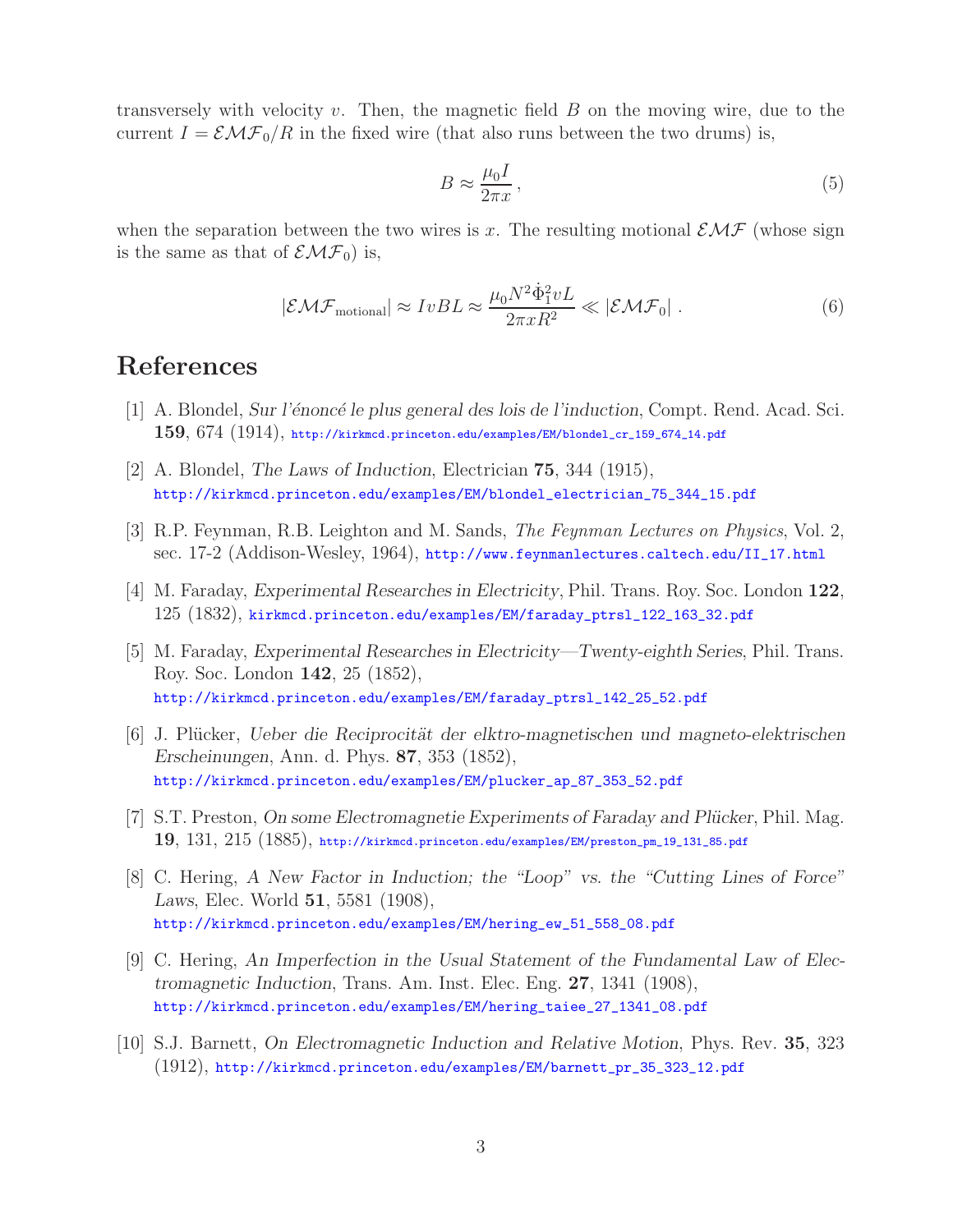- [11] E.H. Kennard, *Unipolar Induction*, Phil. Mag. **23**, 937 (1912), http://kirkmcd.princeton.edu/examples/EM/kennard\_pm\_23\_937\_12.pdf
- [12] S.J. Barnett, *On Electromagnetic Induction*, Phys. Rev. **2**, 323 (1913), http://kirkmcd. princeton.edu/examples/EM/barnett\_pr\_2\_323\_13.pdf
- [13] G.W.O. Howe, *Some Problems of Electromagnetic Induction*, Electrician **76**, 169 (1915), http://kirkmcd.princeton.edu/examples/EM/howe\_electrician\_76\_169\_15.pdf
- [14] E.H. Kennard, *On Unlpolar Induction: Another Experiment and its Significance as Evidence for the Existence of the Æther*, Phil. Mag. **33**, 179 (1917), http://kirkmcd.princeton.edu/examples/EM/kennard\_pm\_33\_179\_17.pdf
- [15] G.b. Pegram, *Unlpolar Induction and Electron Theory*, Phys. Rev. **10**, 591 (1917), http://kirkmcd.princeton.edu/examples/EM/pegram\_pr\_10\_591\_17.pdf
- [16] C. Hering, *Revision of Some of the Electromagnetic Laws*, J. Franklin Inst. **192**, 599 (1921), kirkmcd.princeton.edu/examples/EM/hering\_jfi\_192\_599\_21.pdf
- [17] C. Hering, *Electromagnetic Forces; A Search for More Rational Fundamentals; a Proposed Revision of the Laws*, Trans. Am. Inst. Elec. Eng. **42**, 311 (1923), kirkmcd.princeton.edu/examples/EM/hering\_taiee\_42\_311\_23.pdf
- [18] L.V. Bewley, *Flux Linkages and Electromagnetic Induction in Closed Circuits*, Trans. Am. Inst. Elec. Eng. **48**, 327 (1929), http://kirkmcd.princeton.edu/examples/EM/bewley\_taiee\_48\_327\_29.pdf
- [19] R.J. Stephenson, *Experiments with a Unipolar Generator and Motor*, Am. J. Phys. **5**, 108 (1937), http://kirkmcd.princeton.edu/examples/EM/stephenson\_ajp\_5\_108\_37.pdf
- [20] L. Page and N.I. Adams, Jr, *Some Common Misconceptions in the Theory of Electricity*, Am. J. Phys. **3**, 51 (1935), http://kirkmcd.princeton.edu/examples/EM/page\_ajp\_3\_51\_35.pdf
- [21] E.G. Cullwick, *An Experiment on Electromagnetic Induction by Linear Motion*, J. Inst. Elec. Eng. **85**, 315 (1939), http://kirkmcd.princeton.edu/examples/EM/cullwick\_jiee\_85\_315\_39.pdf
- [22] H. Sohon, *Electrical Essays for Recreation*, Elec. Eng. **64**, 294 (1945), http://kirkmcd.princeton.edu/examples/EM/sohon\_ee\_64\_294\_45.pdf
- [23] G.I. Cohn, *Electromagnetic Induction*, Elec. Eng. **68**, 441 (1949), http://kirkmcd.princeton.edu/examples/EM/cohn\_ee\_68\_441\_49.pdf with comments by N. Savage, L.V. Bewley and Cohn on pp. 645, 1018 and 1113, and on pp. 1138, 1138 of vol. 69 (1950).
- [24] D.R. Corson, *Electromagnetic Induction in Moving Systems*, Am. J. Phys. **24**, 126  $(1952)$ , http://kirkmcd.princeton.edu/examples/EM/corson\_ajp\_24\_126\_56.pdf
- [25] E.G. Cullwick, *Electromagnetism and Relativity*, 2nd ed. (Longmans, 1959), Chap. 9-10, http://kirkmcd.princeton.edu/examples/EM/cullwick\_em\_rel.pdf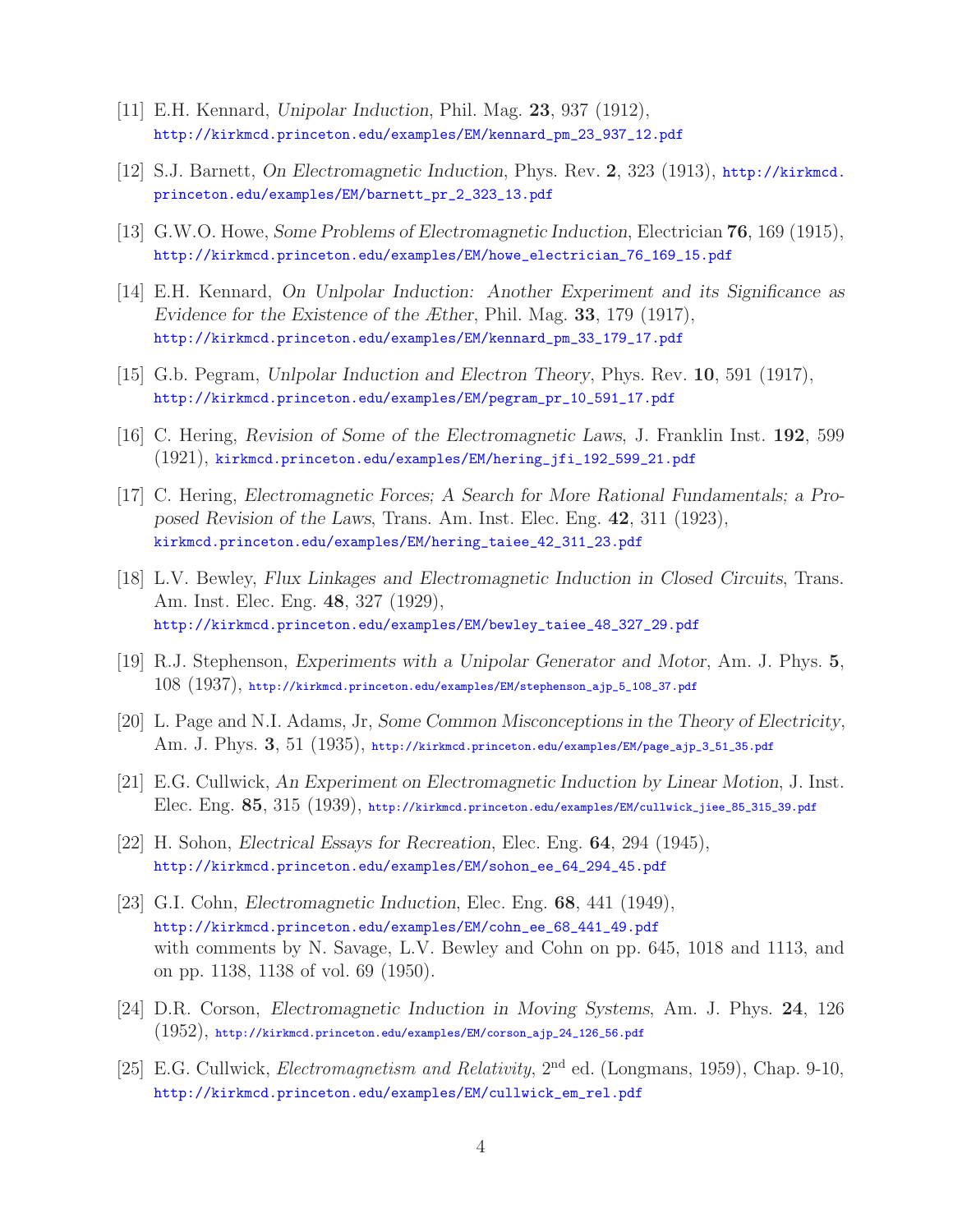- [26] R.B. Birss, *Electromagnetic Induction*, Contemp. Phys. **2**, 281 (1961), http://kirkmcd.princeton.edu/examples/EM/birss\_cp\_2\_286\_61.pdf
- [27] T.D. Strickler, *Variation of the Homopolar Motor*, Am. J. Phys. **29**, 635 (1961), http://kirkmcd.princeton.edu/examples/EM/strickler\_ajp\_29\_635\_61.pdf
- [28] J.W. Then, *Experimental Study of the Motional Electromotive Force*, Am. J. Phys. **30**,  $411$   $(1962)$ , http://kirkmcd.princeton.edu/examples/EM/then\_ajp\_30\_411\_62.pdf
- [29] D.E. Tilley, *Exceptions to the Flux Rule for Electromagnetic Induction* Am. J. Phys. **36**, 458 (1968), http://kirkmcd.princeton.edu/examples/EM/tilley\_ajp\_36\_458\_68.pdf
- [30] P.J. Scanlon, R.N. Henriksen and J.R. Allen, *Approaches to Electromagnetic Induction*, Am. J. Phys. **37**, 698 (1969), http://kirkmcd.princeton.edu/examples/EM/scanlon\_ajp\_37\_698\_69.pdf
- [31] A. Nussbaum, *Faraday's Law Paradoxes*, Phys. Ed. **7**, 231 (1972), http://kirkmcd.princeton.edu/examples/EM/nussbaum\_pe\_7\_231\_72.pdf
- [32] J. Djurić, *Spinning magnetic fields*, J. Appl. Phys. **46**, 679 (1975), http://kirkmcd.princeton.edu/examples/EM/djuric\_jap\_46\_679\_75.pdf
- [33] J. Djurić, *Suggestions for an experiment with a unipolar generator and its bearing on the Earth's magnetic field*, J. Phys. D **9**, 2673 (1977), http://kirkmcd.princeton.edu/examples/EM/djuric\_jpd\_9\_2623\_76.pdf
- [34] D.F. Bartlett, J. Monroy and J. Reeves, *Spinning magnets and Jehle's model of the electron*, Phys. Rev. D **16**, 3459 (1977), http://kirkmcd.princeton.edu/examples/EM/bartlett\_prd\_16\_3459\_77.pdf
- [35] M.J. Crooks *et al.*, *One-piece Faraday generator: A paradoxical experiment from 1851*, Am. J. Phys. **46**, 729 (1978), http://kirkmcd.princeton.edu/examples/EM/crooks\_ajp\_46\_729\_78.pdf
- [36] A.I. Miller *et al.*, *Unipolar Induction: a Case Study of the Interaction between Science and Technology*, Ann. Sci. **38**, 155 (1981), http://kirkmcd.princeton.edu/examples/EM/miller\_as\_38\_155\_81.pdf
- [37] G. Ares-de-Parga and M.A. Rosales, *Faraday's law revisited*, Eur. J. Phys. **10**, 74 (1989), http://kirkmcd.princeton.edu/examples/EM/ares-de-parga\_ejp\_10\_74\_89.pdf
- [38] P. Lorrain, *Electrostatic charges in* **v** × **B** *fields: the Faraday disk and the rotating sphere*, Eur. J. Phys. **33**, 179 (2012), http://kirkmcd.princeton.edu/examples/EM/lorrain\_ejp\_11\_94\_90.pdf
- [39] H. Gelman, *Faraday's law for relativistic and deformed motion of a circuit*, Eur. J. Phys. **12**, 230 (1991), http://kirkmcd.princeton.edu/examples/EM/gelman\_ejp\_12\_230\_91.pdf
- [40] J. Guala-Valverde and P. Mazzoni, *The principle of relativity as applied to motional electromagnetic induction*, Am. J. Phys. **63**, 228 (1995), http://kirkmcd.princeton.edu/examples/EM/guala-valverde\_ajp\_63\_228\_95.pdf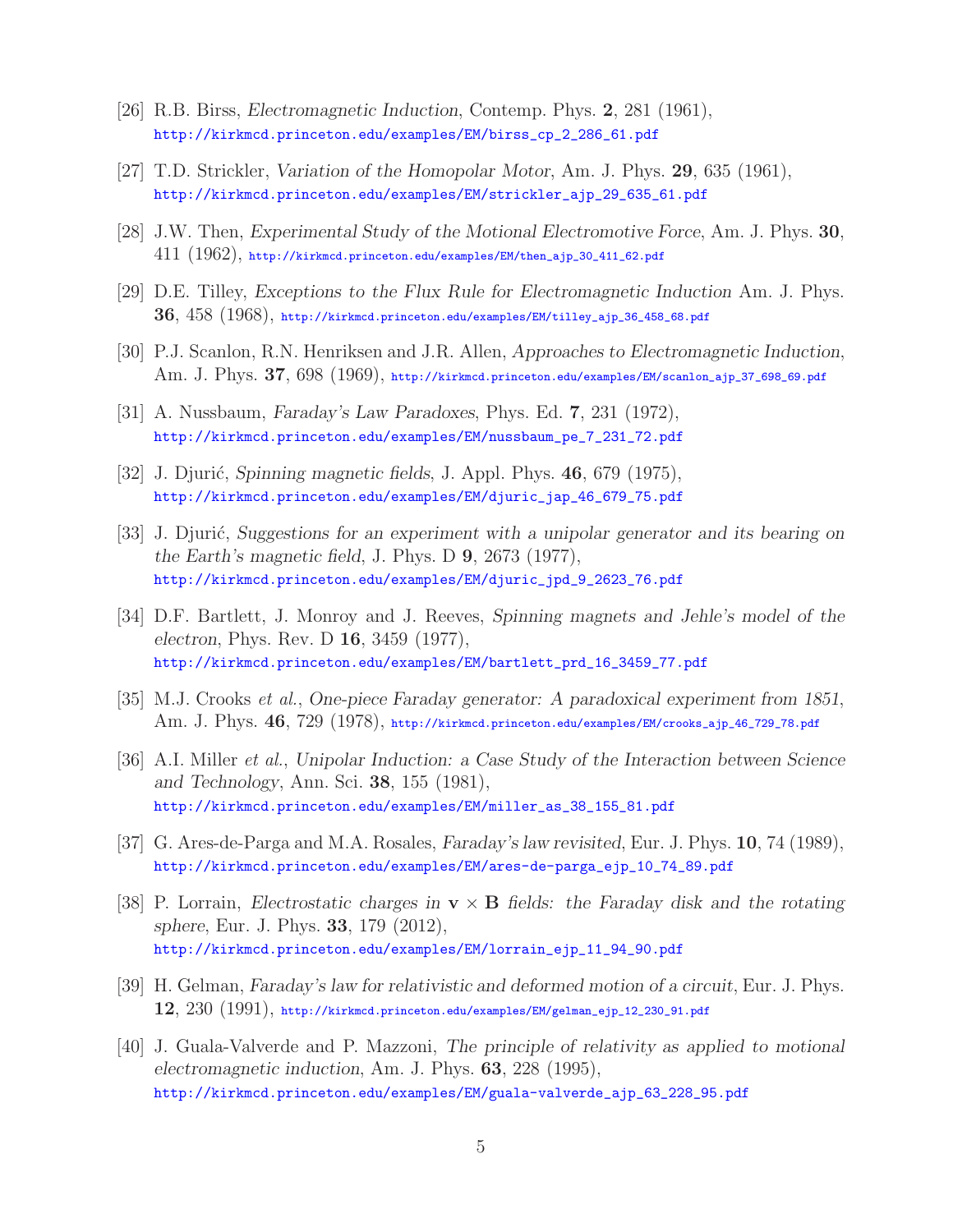- [41] H. Montgomery, *Unipolar induction: a neglected topic in the teaching of electromagnetism*, Eur. J. Phys. **20**, 271 (1999), http://kirkmcd.princeton.edu/examples/EM/montgomery\_ejp\_20\_271\_99.pdf
- [42] Z. Popović and B.D. Popović, *Introductory Electromagnetics Practice Problems and Labs* (1999), Prob. 14.21, http://kirkmcd.princeton.edu/examples/EM/popovic\_problems.pdf
- [43] J. Guala-Valverde and P. Mazzoni, *The Unipolar Dynamotor: A Genuine Relational Engine*, Apeiron **8**, 41 (2001), http://kirkmcd.princeton.edu/examples/EM/guala\_aperion\_8\_41\_01.pdf
- [44] J. Guala-Valverde, *Spinning Magnets and Relativity: Jehle vs. Bartlett*, Phys. Scr. **66**,  $252$   $(2002)$ , http://kirkmcd.princeton.edu/examples/EM/guala-valverde\_ps\_66\_252\_02.pdf
- [45] J. Guala-Valverde, P. Mazzoni and R. Achilles, *The homopolar motor: A true relativistic engine*, Am. J. Phys. **70**, 1052 (2002), http://kirkmcd.princeton.edu/examples/EM/guala-valverde\_ajp\_70\_1052\_02.pdf
- [46] H. Montgomery, *Current flow patterns in a Faraday disc*, Eur. J. Phys. **25**, 171 (2004), http://kirkmcd.princeton.edu/examples/EM/montgomery\_ejp\_25\_171\_04.pdf
- [47] F. Munley, *Challenges to Faraday's flux rule*, Am. J. Phys. **72**, 1478 (2004), http://kirkmcd.princeton.edu/examples/EM/munley\_ajp\_72\_1478\_04.pdf
- [48] I. Galili, D. Kaplan and Y. Lehavi, *Teaching Faraday's law of electromagnetic induction in an introductory physics course*, Am. J. Phys. **74**, 337 (2006), http://kirkmcd.princeton.edu/examples/EM/galili\_ajp\_74\_337\_06.pdf
- [49] G. Giuliani, *A general law for electromagnetic induction*, Europhys. Lett. **81**, 60002 (2008), http://kirkmcd.princeton.edu/examples/EM/giuliani\_epl\_81\_60002\_08.pdf
- [50] A. López-Ramos, J.R. Menéndez and C. Piqué, *Conditions for the validity of Faraday's law of induction and their experimental confirmation*, Eur. J. Phys. **29**, 1069 (2008), http://kirkmcd.princeton.edu/examples/EM/lopez-ramos\_ejp\_29\_1069\_08.pdf
- [51] G. Giuliani, *Vector potential, electromagnetic induction and 'physical meaning,'* Eur. J. Phys. **31**, 871 (2010), http://kirkmcd.princeton.edu/examples/EM/giuliani\_ejp\_31\_871\_10.pdf
- [52] E. Bringuier, *Electrodynamics of moving conductors in magnetic fields: off the beaten track with Paul Lorrain*, Eur. J. Phys. **33**, 179 (2012), http://kirkmcd.princeton.edu/examples/EM/bringuier\_ejp\_33\_179\_12.pdf
- [53] G.S. Smith, *Faraday's first dynamo: A retrospective*, Am. J. Phys. **81**, 907 (2013), http://kirkmcd.princeton.edu/examples/EM/smith\_ajp\_81\_907\_13.pdf
- [54] B. Auchmann, S. Kurz and S. Russenschuck, *A Note on Faraday Paradoxes*, IEEE Trans. Mag. **50**, 7025404 (2014), http://kirkmcd.princeton.edu/examples/EM/auchmann\_ieeetm\_50\_7025404\_14.pdf